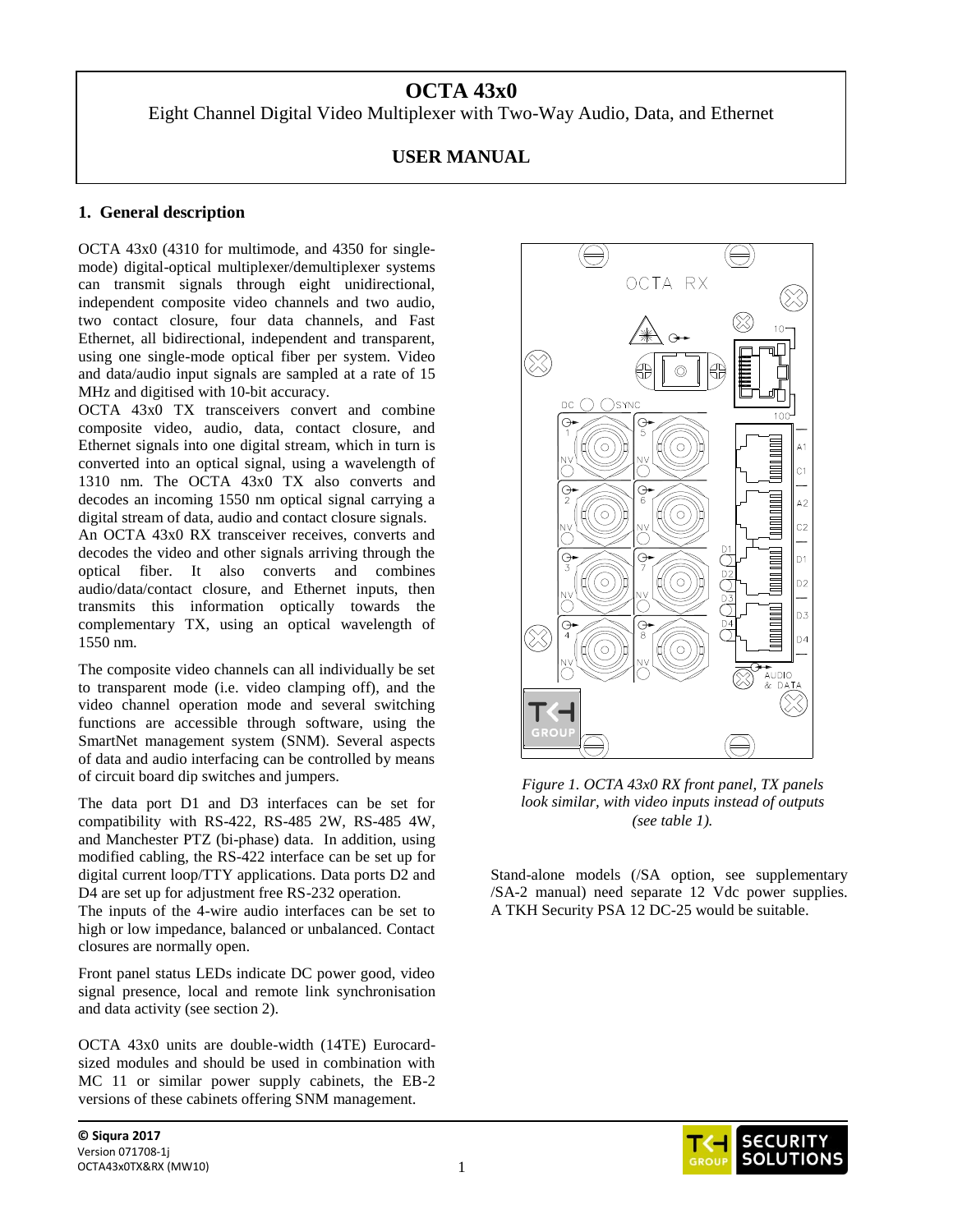# **2. Indications and connectors**

Table 1 lists the front panel features of OCTA 43x0 modules (refer to figure 1). Connector pin assignments are detailed in section 6.

| OCTA 43x0 TX                              |                                         |
|-------------------------------------------|-----------------------------------------|
| $\bigoplus$ (SC/UPC connector)            | Optical video/data out, optical         |
|                                           | data in                                 |
| $\bigoplus$ (BNC connector) 1-8           | Composite video in                      |
| OCTA $43x0$ RX                            |                                         |
| $\bigoplus$ (SC/UPC connector)            | Optical video/data in,                  |
|                                           | optical data out                        |
| $\bigoplus$ (BNC connector) 1-8           | Composite video out                     |
| <b>OCTA 43x0 TX and RX</b>                |                                         |
| $\lambda$ (4x)                            | Front panel screws                      |
| AUDIO&DATA (modular front panel sockets): |                                         |
| A1/CC1                                    | audio 1, contact closure 1              |
| A2/CC2                                    | audio 2, contact closure 2              |
| D1/D2                                     | RS-485 (422)/ RS-232                    |
| D3/D4                                     | RS-485 (422)/ RS-232                    |
| <b>Status indicator LEDs</b>              |                                         |
| <b>SYNC</b><br>$(\text{red})$             | No sync from optical in,                |
|                                           | or no internal sync                     |
| (orange)                                  | No sync @ remote opt. in                |
| (green)                                   | All sync OK                             |
| $DC$ (green)                              | DC power OK                             |
| N V<br>(red)                              | TX: no video in                         |
|                                           | RX: no video out                        |
|                                           | Note: They will always be OFF           |
|                                           | when the transmit input clamp is        |
|                                           | disabled.                               |
| *D1 S422/485/Manchester                   | If the data input is a steady logical   |
| (red/green)                               | "1", or if there is data activity, the  |
| <b>D2</b> RS232<br>(red/green)            | LED will be ON. The LED colour          |
| *D3 R4224/85/Manchester                   | will follow the data, $Red = 0$ /false, |
| (red/green)                               | and Green $= 1/T$ rue                   |
| <b>D4</b> RS232<br>(red/green)            |                                         |
| 10 (on Ethernet Port,                     | ON with LINK at 10 Mbps, Blinks         |
| Amber)                                    | with Activity                           |
| 100 (on Ethernet Port,                    | ON with LINK at 100 Mbps, Blinks        |
| Green)                                    | with Activity                           |

*Table 1. OCTA 43x0 front panel features \* If the D1 or D3 LED indicates steady Green when the input is connected but no signal is being transmitted, either the leads are reversed or, if not , the input bias (BR) should be enabled.*

## **3. Configuration**

To access the internal set-up switches for the audio, data, and Ethernet circuits, remove the four screws on the front panel as indicated in figure 3, below, and slide out the circuit card assemblies.

*Contact Closures* There is no set-up required for Contact Closure operation. Refer to fig. 4 for hookup. At the input, connect the input contacts between CC IN and GND. When this connection is made at the input, the CC OUT A and CC OUT B outputs at the far end are connected together. If SYNC is lost, the contacts open.



*Figure 2. Location of configuration jumpers on the Data/Audio/Ethernet Circuit Card. To access, see "Configuration", and figure 3.*



*Figure 3. Access to internal configuration switches and jumpers*

*Data interface selection*: The four position D1/D3 SEL dip switch (S4) settings determine whether the D1 and D3 data ports operate in RS-422, RS-485 4W, RS-485 2W, or Manchester (Bi-phase) mode, per table 2. In addition, properly setting the eight position LINE BIAS, CONFIGURATION, AND TERMINATION dip switches is essential for proper operation. See figure 2, table 3, and the *R-S422, R-S485, and Manchester Line Bias, Configuration, and Termination* section.

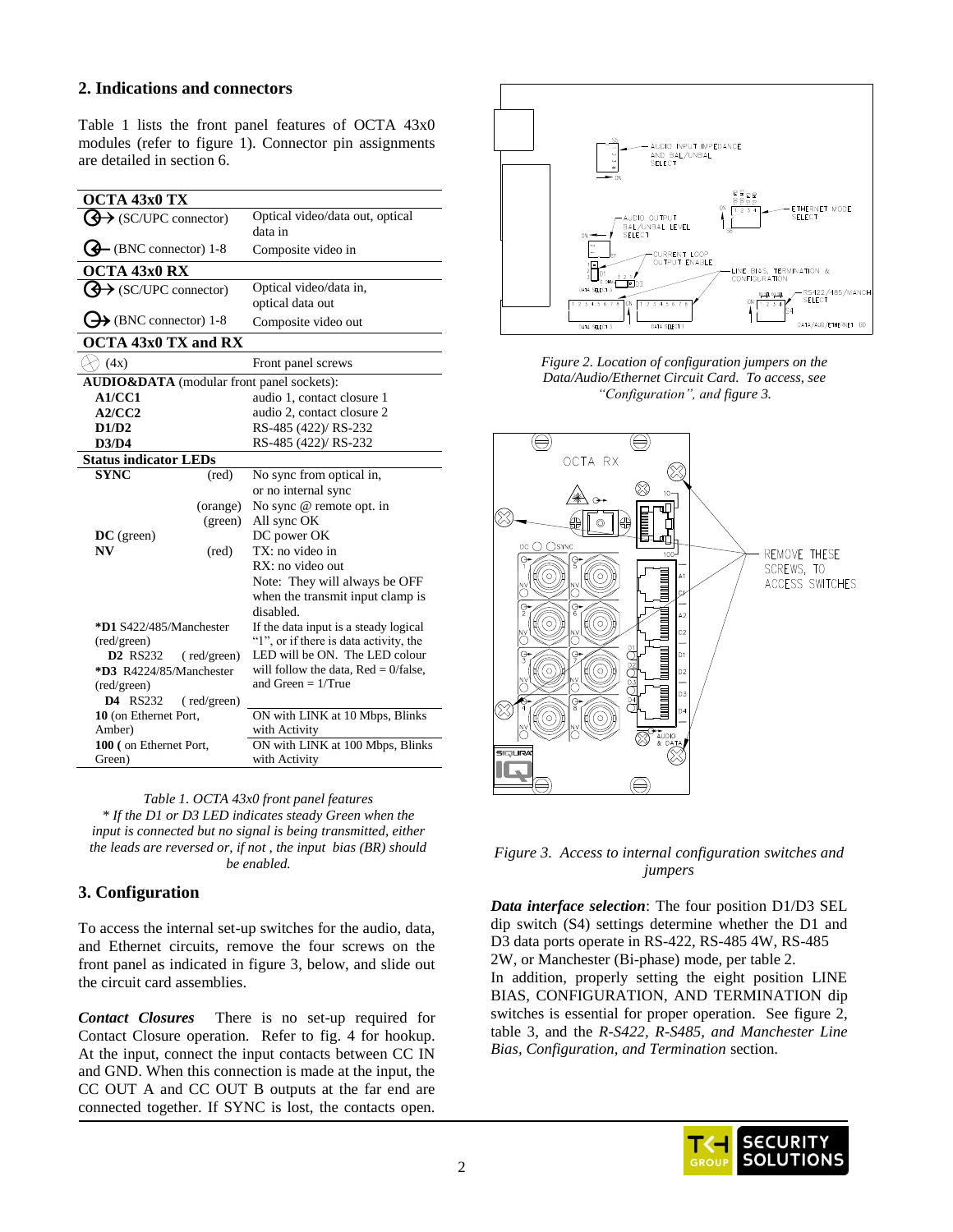| <b>Interface</b> | port D1 |     | port D <sub>3</sub> |     |  |
|------------------|---------|-----|---------------------|-----|--|
| type             |         |     |                     |     |  |
| $RS-422$         | ON      | OFF | ON                  | OFF |  |
| RS-485 4W        | OFF     | ΩN  | OFF                 | OΝ  |  |
| RS-485 2W        | OFF     | OFF | OFF                 | OFF |  |
| Manchester       | OΝ      | OΝ  | ON                  | OΝ  |  |

| Table 2. Selecting D1 and D3 interface types using the |
|--------------------------------------------------------|
| D1/D3 SEL dip-switch, S4                               |
| <b>NOTE: The Factory Default Setting is RS-485 4W</b>  |

*Current loop output:* (Select RS-422 for current loop operation). The output impedance of ports D1 and/or D3 can be made suitable for digital 20 mA current loop/TTY applications by pulling a 2-pin jumper (pins 2-3) from the board, thus inserting a resistor in the non-inverting data output line (in order not to lose it, the jumper may safely be parked on pins 1-2). See fig. 2 for the location of the D1 and D3 Current Loop Output jumpers.

*Current loop I/O should use only non-inverting lines and signal ground (as in figure 3); input signalling on A/GND needs >4V.*



*Figure 3. Current loop connections (port D1 and D3). The "B" leads should not be connected.*

*RS-422, RS-485, and Manchester Line Bias, Configuration, and Termination:* In addition to selecting the data interface type, the two eight position dip-switches (see fig. 2) marked "DATA SELECT 1" and "DATA SELECT 3", must be set as prescribed for proper operation. Refer to table 3.

| Eight Position Data Select Dip-Switches for D1 and D3 |        |               |    |    |           |           |           |           |
|-------------------------------------------------------|--------|---------------|----|----|-----------|-----------|-----------|-----------|
|                                                       |        |               | 3  |    | 5         | 6         |           |           |
| RS-485<br>4W                                          | т      | т             | ON | ON | <b>BR</b> | BR        | <b>BD</b> | <b>BD</b> |
| RS-485<br>2W                                          | т      | т             | ON | ON | <b>BR</b> | <b>BR</b> | OF<br>F   | OF<br>F   |
| $RS-422$                                              | Ω<br>N | $\Omega$<br>N | ON | ON | <b>BR</b> | <b>BR</b> | OF<br>F   | OF<br>F   |
| Mancheste                                             | Ω      | $\Omega$      | OF | OF | OF        | OF        | OF        | OF        |
|                                                       | N      | N             | F  | F  | F         | F         | F         | F         |

*Table 3. Data I/O Configuration, Termination, and Biasing for ports D1 and D3. See text for the definition of "T", "BR", and "BD".*

**Note: The Factory Default Setting is All Switches ON (RS-485, Terminated, Biased)** 

*RS485 Termination (T):* Switch positions 1 and 2 operate in tandem. When both switches are in the OFF position, the RS-485 input is unterminated. When both are set in the ON position, the differential input is terminated with 120 ohms resistance.

For RS-485 installations, there might be anywhere from 2 to 32 RS-485 devices attached to the differential bus. Normally, the devices at the two extremes of the bus are terminated, while intermediate devices are not.

*Input Configuration:* Switch positions 3 and 4 select AC (OFF) or DC (ON) input coupling. RS-422 and RS-485 inputs are always DC coupled and Manchester inputs are always AC coupled.

*RS-485 2W and 4W Line Receiver Input Bias (BR):* Switch positions 5 and 6, when ON, connect 390 ohm bias resistors on the A and B inputs. The A input is biased towards  $(+V)$  and the B input is biased towards (-V). This bias ensures that the input line receiver interprets the state of the differential bus as a logical "zero" while all the drivers attached to the differential bus are in a Hi-Z state. There must be at least one device on the differential bus with the Line Receiver Input Bias (BR) enabled. Typically, BR is enabled along with the termination at one end (only) of the bus. However, if other devices occupy the end positions on the bus, and are terminated, it needs to be ensured that there is adequate bias on the bus for proper operation. Sometimes other devices provide bias. If not, enable BR on one of the OCTA 43x0 units on the bus. To determine if adequate bias is present, while there is no data activity on the bus (disable the master unit if required) attach the (+) lead of a VOM to the "A" lead of the bus and connect the (-) lead to the "B" lead of the bus and take a voltage measurement. For optimum operation, the reading should be at least  $+200$  mV. If it is less, and there are operation problems, enable BR by setting switches 5 and 6 in the ON position on at least one OCTA 43x0 connected to the bus.

*RS-485 4W Line Driver Output Bias (BD):* Switch positions 7 and 8, when ON, connect 390 ohm bias resistors on the A and B outputs. The A output is biased towards (+V) and the B output is biased towards (-V). This bias ensures that the input line receivers in other RS-485 4W devices connected to the bus interpret voltage level on the bus as a logical "zero" while the OCTA 43x0 RS-485 4W output is in the Hi-Z state. Sometimes other devices provide this bias. If not, enable BD on one of the OCTA 43x0 units on the bus by setting switches 7 and 8 in the ON position. To determine if adequate bias is present, while there is no data activity on the bus (disable the master unit if required), attach the (+) lead of a VOM to the "A" lead of the bus and connect the (-) lead to the "B" lead of the bus and take a voltage measurement. For optimum operation, the reading should be at least  $+200$  mV. If it is less, and there are operation problems, enable BD on at least one OCTA 43x0 connected to the bus.

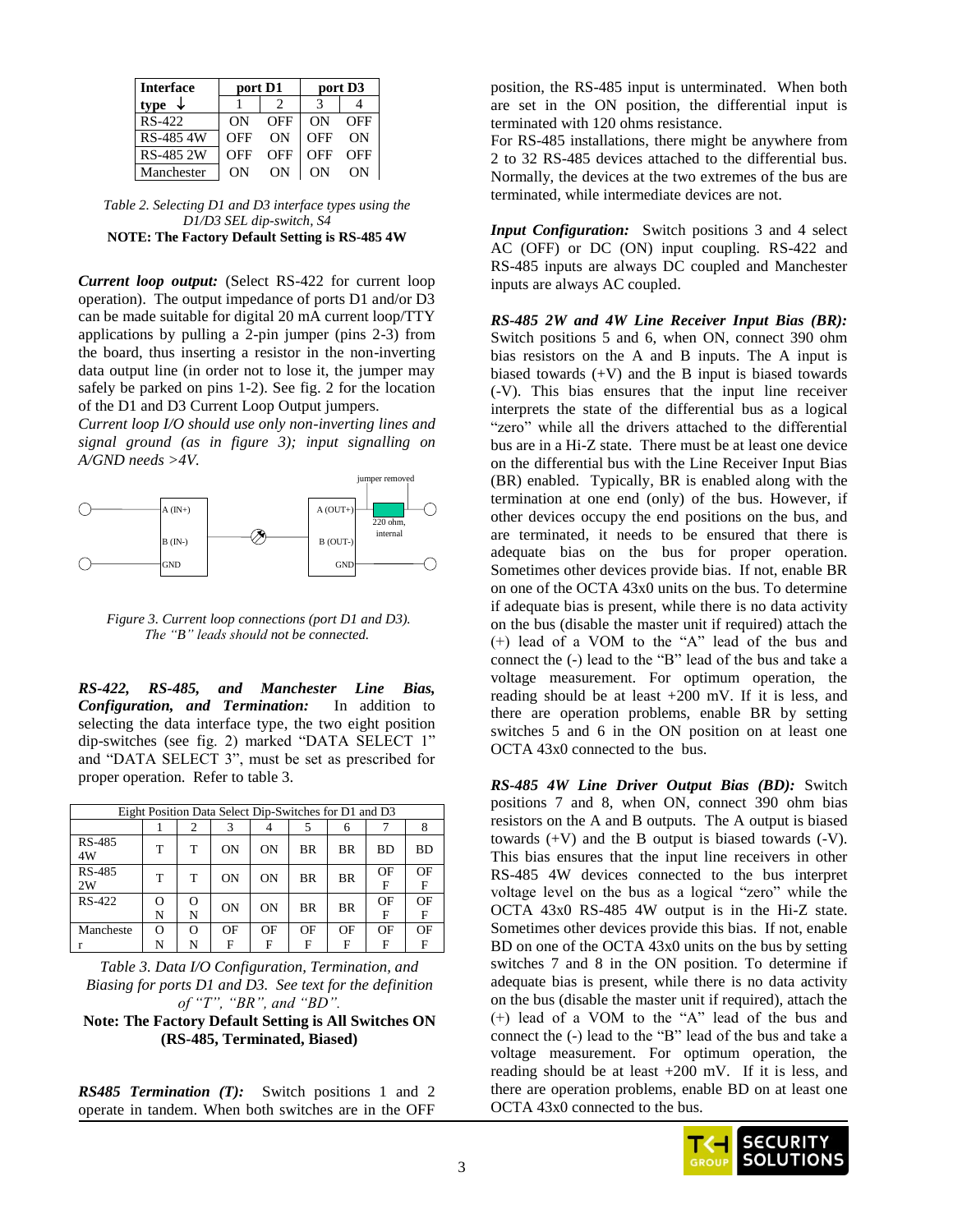*Ethernet Mode Select:* The default settings for Ethernet operation (all switches OFF) enables automatic speed and half duplex/full duplex negotiation. However, the Ethernet Mode Select dip-switch can be used to force the Ethernet port into one particular mode by setting the appropriate switch ON (set ONLY one on), either 100 Mbps full duplex (1), 100 Mbps half duplex (2), 10 Mbps full duplex (3) or, 10 Mbps half duplex (4).

*Audio Switch Settings:* Refer to table 4 and figure 2.

*Input impedance Select***:** The audio input impedance for each channel can be chosen to be  $600 \Omega$  or Hi-Z (high impedance) via S5, switch positions 1 and 2.

*Input Balanced or Unbalanced Select:* Each audio input can accept either balanced or unbalanced audio signals. Balanced or Unbalanced may be selected via S5, positions 3 and 4. The connections for each are the same. In Balanced mode the coaxial cable shield, which connects to Audio IN (-), is grounded.

| <b>AUDIO</b>  |                        | Audio Channel<br>One |            |            | Audio Channel<br>Two |                |                             |
|---------------|------------------------|----------------------|------------|------------|----------------------|----------------|-----------------------------|
|               | <b>SWITCH SETTINGS</b> |                      | S5         |            | S5                   |                | S7                          |
|               |                        | 1                    | 3          | 1          | 2                    | $\overline{4}$ | $\mathcal{D}_{\mathcal{L}}$ |
| <b>INPUT</b>  | <b>Balanced</b>        |                      | <b>OFF</b> |            |                      | <b>OFF</b>     |                             |
|               | Unbalanced             |                      | <b>ON</b>  |            |                      | <b>ON</b>      |                             |
|               | $Hi-Z$                 | <b>OFF</b>           |            |            | <b>OFF</b>           |                |                             |
|               | $600\Omega$            | <b>ON</b>            |            |            | <b>ON</b>            |                |                             |
| <b>OUTPUT</b> | Balanced               |                      |            | <b>ON</b>  |                      |                | <b>ON</b>                   |
|               | Unbalanced             |                      |            | <b>OFF</b> |                      |                | <b>OFF</b>                  |

### *Table 4. Audio Input Impedance and Balanced/Unbalanced Select* **Note: The Factory Default is Unbalanced, Hi-Z**

*Audio Balanced or Unbalanced Output Level Select:*  On the output side, the connection of the cabling determines if the output is balanced or unbalanced. For balanced operation, connect to Audio OUT(+) and Audio OUT(-). For unbalanced operation, connect the signal lead to the Audio OUT (+) and the coaxial cable shield to GND (Ground). **Do not connect to Audio (-) for unbalanced operation.** The Audio Balanced or Unbalanced Output Level Select switches, S7 maintain a voltage gain of unity for each connection configuration.

# **4. Installation**

1. Plug the modules into the appropriate power supply cabinet (or hook up the /SA-2 models to corresponding power supplies) and connect suitable video and optical fiber equipment using appropriate cabling.

CLEAN THE OPTICAL FIBER CONNECTORS PRIOR TO INSERTION INTO THE OPTICAL PORT. For long electrical links, twisted pair wiring should be used. Through-connecting the signal ground lines is recommended; equipment and cabling should be installed and earthed such that protection is provided against lightning and similar influences.

2. Upon powering up, at least the green DC LEDs and SYNC LEDs should glow green, indicating link integrity. If an RX SYNC LED shines red, there is no link synchronisation. A TX SYNC LED glowing red indicates that the unit is faulty.

3. With the optical link in good order, connecting a video signal should make the corresponding channel's TX and RX NV LEDs go out.

An RX NV LED still lit would indicate that no decodable video signal is arriving through the associated channel.

If SYNC problems occur after powering up, please check the optical link first.

If the D1 or D3 LED is On, solid Green while there is no data activity, the signal leads might be reversed or BR bias needs to be applied to insure that the line receiver on the input interprets a Hi-Z state as a logical Zero. See "*RS-485 2W and 4W Line Receiver Input Bias (BR)"*



*Figure 4. Socket pin assignments. The second port (A2/CC2) is similar in layout to port A1/CC1/ while the bottom port (D3/D4) is similar to the third (D1/D2). Input connector pins marked \*\* is the Input and Output for RS-485 2W operation (see text).*

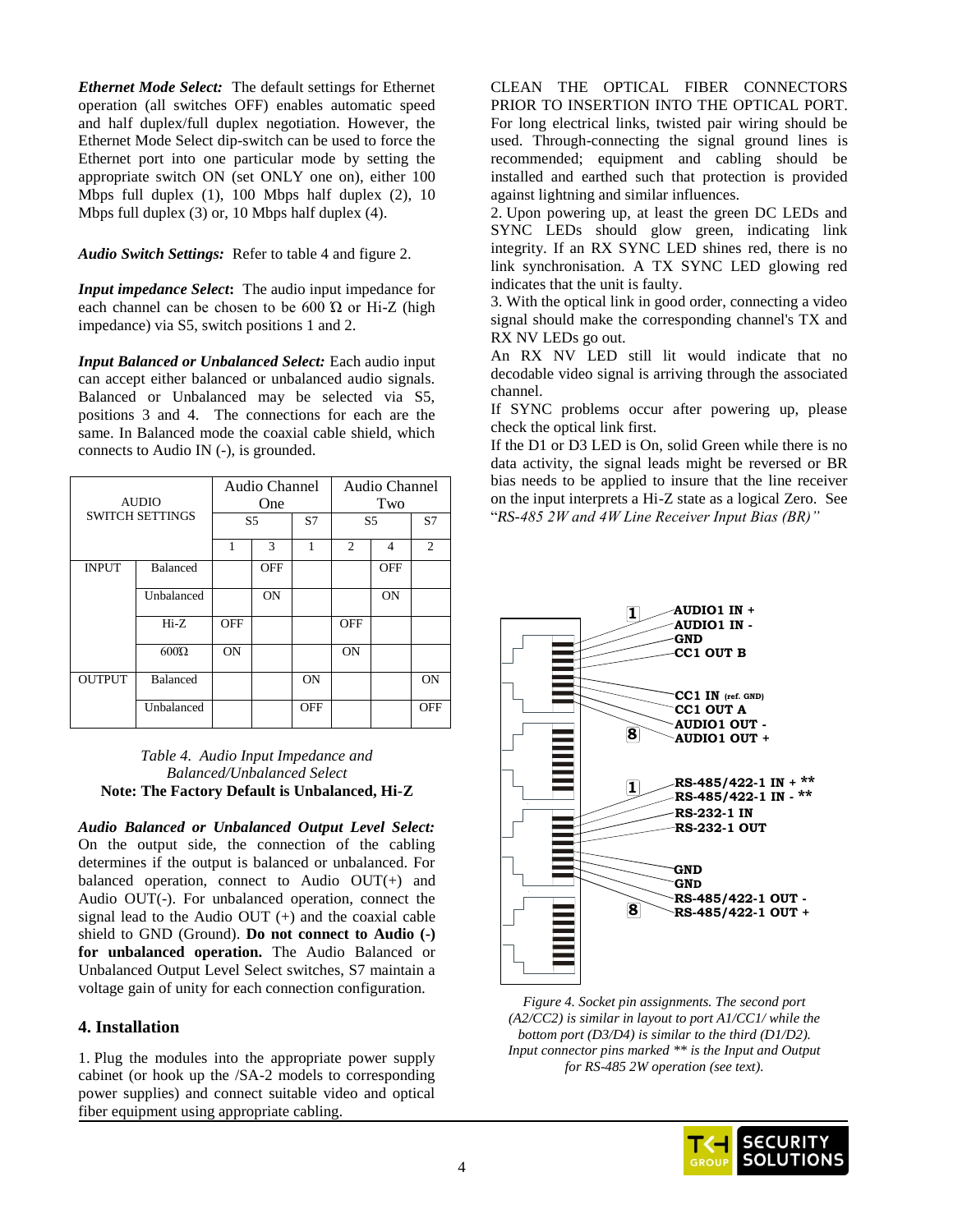# **5. Care and maintenance**

For reliable operation of OCTA 43x0 modules, observe the following precautions:

- Prevent dust from collecting on the equipment
- Protect the equipment against moisture
- Maintain sufficient free space around the equipment for cooling.

## **6. Port connector pin assignments**

The modular port pin assignments (see table 5) are such that similar ports of different units may be connected back to back with reversed cable (RS-232 interfaces excepted). See figure 4 for the socket pin numbering convention used. For 2-wire RS-485 links, I/O is through pin 1 and 2; the units can be connected to older TKH Security VAD/ADS models using the older-style cable layout. The more recent models always use pin 1 and 2 for 2-wire I/O.

| Pin | Port $1(2)$              | Pin | Port $3(4)$            |
|-----|--------------------------|-----|------------------------|
| 1   | Audio in $+$             |     | RS-485/422 in + $(**)$ |
| 2   | Audio in -               | 2   | RS-485/422 in $-(**)$  |
| 3   | <b>GND</b>               | 3   | RS-232 in              |
| 4   | CC out B                 |     | <b>RS-232 out</b>      |
| 5   | $CC IN$ (ref. to $GND$ ) | 5   | <b>GND</b>             |
| 6   | CC out A                 | 6   | <b>GND</b>             |
| 7   | Audio out -              |     | RS-485/422 out -       |
| 8   | Audio out +              |     | RS-485/422 out +       |

*Table 5. Pin assignments of the modular electrical ports (\*\*) Input AND Output for RS-485 2 Wire operation*

## **7. Technical specifications**

The technical specifications of the OCTA 43x0 system are listed in table 6 below.

\*In the following Optical Specifications section:

- a) 4310 refers to an OCTA 4310 TX and OCTA 4310 RX pair for multimode operation
- b) 4350 refers to an OCTA 4350 TX and OCTA 4350 RX pair for single-mode operation
- c) 4350/ED refers to an OCTA 4350 TX and OCTA 4350 RX pair for extended distance single-mode operation

| <b>Optical</b>                                             | 4310*  | 4350*    | 4350/ED* | Unit |  |  |
|------------------------------------------------------------|--------|----------|----------|------|--|--|
| <b>TX Output Wavelength</b>                                | 1310   | 1310     | 1310     | nm   |  |  |
| <b>RX</b> Output Wavelength                                | 1550   | 1550     | 1550     | nm   |  |  |
| No. of fibers, fiber type                                  | 1. MM  | 1, SM    | 1, SM    |      |  |  |
| <b>TX Output Power</b>                                     | $> -4$ | $> -4$   | $> -4$   | dBm  |  |  |
| RX Min. Input Power                                        | $-20$  | $-23$    | $-23$    | dBm  |  |  |
| TX to RX Link Budget                                       | 16     | 19       | 19       | dВ   |  |  |
| <b>RX</b> Output Power                                     | $> -8$ | $> -8$   | $> -8$   | dBm  |  |  |
| TX Min. input power                                        | $-20$  | $-23$    | $-23$    | dBm  |  |  |
| RX to TX Link Budget                                       | 20     | 24       | 24       | dB   |  |  |
| Link Length, Max                                           | $2^1$  | $20^{2}$ | $40^{3}$ | km   |  |  |
| <sup>1</sup> Range may be limited by fiber bandwidth       |        |          |          |      |  |  |
| <sup>2</sup> Range limited by return path $\omega$ 1550 nm |        |          |          |      |  |  |

<sup>3</sup>*RX ED 1550 dfb laser*

# **Video**

|                | v luco                                      |                                                               |                 |
|----------------|---------------------------------------------|---------------------------------------------------------------|-----------------|
|                | No. of channels                             | 8                                                             |                 |
| C              | Video format                                | PAL/NTSC                                                      |                 |
|                | Input/Output level                          | 1, nominal                                                    | Vpp             |
|                | DC restore(clamping)                        | On or off (software selectable)                               |                 |
|                | Bandwidth (-3 dB)                           | 6                                                             | MHz             |
|                | Sampling resolution                         | $10$ -bit                                                     |                 |
| r              | Video sampling rate                         | 27 MSamples/s, 2x oversampled                                 |                 |
|                | Differential gain                           | $\leq$                                                        | %               |
|                | Differential phase                          | $<$ 1                                                         | $\circ$         |
|                | Group delay                                 | 40                                                            |                 |
|                | <b>SNR</b>                                  |                                                               | ns              |
|                |                                             | $>63$ (wtd.)                                                  | dВ              |
|                | Audio                                       |                                                               |                 |
| ı              | Number of channels                          | 2 (full duplex)                                               |                 |
| ı              | Bandwidth, -3dB, typ                        | 20 to 20K                                                     | Hz              |
| S              | Sampling resolution                         | $16$ -bit                                                     |                 |
|                | In-/output level                            | $0$ nom, $(+6$ max)                                           | dBV             |
| 3              | <b>SNR</b>                                  | > 75                                                          | dBA             |
| ı              | Total harmonic                              | $< 0.25\%$ at nominal level                                   |                 |
| I              |                                             |                                                               |                 |
|                | distortion                                  |                                                               |                 |
| C              | Input impedance                             | 47 k $\Omega$ or 600 $\Omega$ balanced                        |                 |
| $\overline{2}$ | Output impedance                            | $47 \Omega$ balanced                                          |                 |
|                | Data                                        |                                                               |                 |
|                | Number of channels                          | 4 (full duplex)                                               |                 |
|                | Data format                                 | Asynchronous, serial                                          |                 |
|                | Data interfaces                             |                                                               |                 |
|                | D1, D3                                      | RS-422, RS-485 (2W or 4W), or                                 |                 |
|                |                                             |                                                               |                 |
|                |                                             | Manchester, selectable                                        |                 |
|                | D <sub>2</sub> , D <sub>4</sub>             | RS-232                                                        |                 |
|                | Data Rate, D1                               | DC to 256*** kbit/s (3 MSamples/s)                            |                 |
|                | Data Rate, D3                               | DC to 128*** kbit/s (1.5 MSamples/s)                          |                 |
|                | Data Rate, D2 and D4                        | DC to 115.2 Kbits/s (1.5 MSamples/s)                          |                 |
|                | <b>Contact Closure</b>                      |                                                               |                 |
|                | Number of channels                          | 2 (full duplex)                                               |                 |
|                |                                             |                                                               |                 |
|                | Input                                       | +5 V pull-up, $10 \text{ k}\Omega$                            |                 |
|                | Input activation                            | $0.75$ V (<1.5 kΩ)                                            |                 |
|                | Output                                      | NO, fail-safe, potential-free                                 |                 |
|                | Switch rating                               | 1 A @ 30 Vdc                                                  |                 |
|                | <b>Environmental and Safety</b>             |                                                               |                 |
|                | Operating temp.                             | $-40$ to $+74$                                                | $\rm ^{\circ}C$ |
|                | Relative humidity                           | < 95 % (no condensation)                                      |                 |
|                | MTBF                                        | $>250,000$ hrs                                                |                 |
|                | Electrical safety                           | AL / IEC / EN 60950-1                                         |                 |
|                | UL recognition file                         | E242498                                                       |                 |
|                | Laser safety                                | IEC 60825-1, IEC 60825-2                                      |                 |
|                | <b>EMC</b> immunity                         | EN 55024, EN 50130-4, EN 61000-6-2                            |                 |
|                | <b>EMC</b> emission                         |                                                               |                 |
|                |                                             | EN 55022 (Class B)                                            |                 |
|                |                                             | FCC 47 CFR 15 (Class B)                                       |                 |
|                | <b>Electrical</b>                           |                                                               |                 |
|                | Supply voltages                             | 11-15 (/SA)                                                   | Vdc             |
|                | Power consumption                           | ${<}12***$                                                    | W               |
|                | Current                                     | 0.6, maximum                                                  | A               |
|                |                                             |                                                               |                 |
|                | <b>Mechanical</b>                           |                                                               |                 |
|                | Optical connector                           | SC/UPC                                                        |                 |
|                | Video connector                             | BNC 75 $\Omega$                                               |                 |
|                | Data, Audio, Contact                        | socket $(4x)$ for RJ-45 plug                                  |                 |
|                | Cl. connectors                              |                                                               |                 |
|                | Dimensions                                  | $HxWxD = 128 \times 71 \times 190$                            | mm              |
|                | Weight (approx.)                            | 900                                                           | g               |
|                |                                             | **) D1 and D3 can be wired for digital 20 mA current loop/TTY |                 |
|                | (see text)                                  |                                                               |                 |
|                | ***) Manchester / biphase 32 kbit/s typical |                                                               |                 |
|                |                                             |                                                               |                 |

\*\*\*\*) 2 A inrush

*Table 6. OCTA 43x0 TX/RX technical specifications*

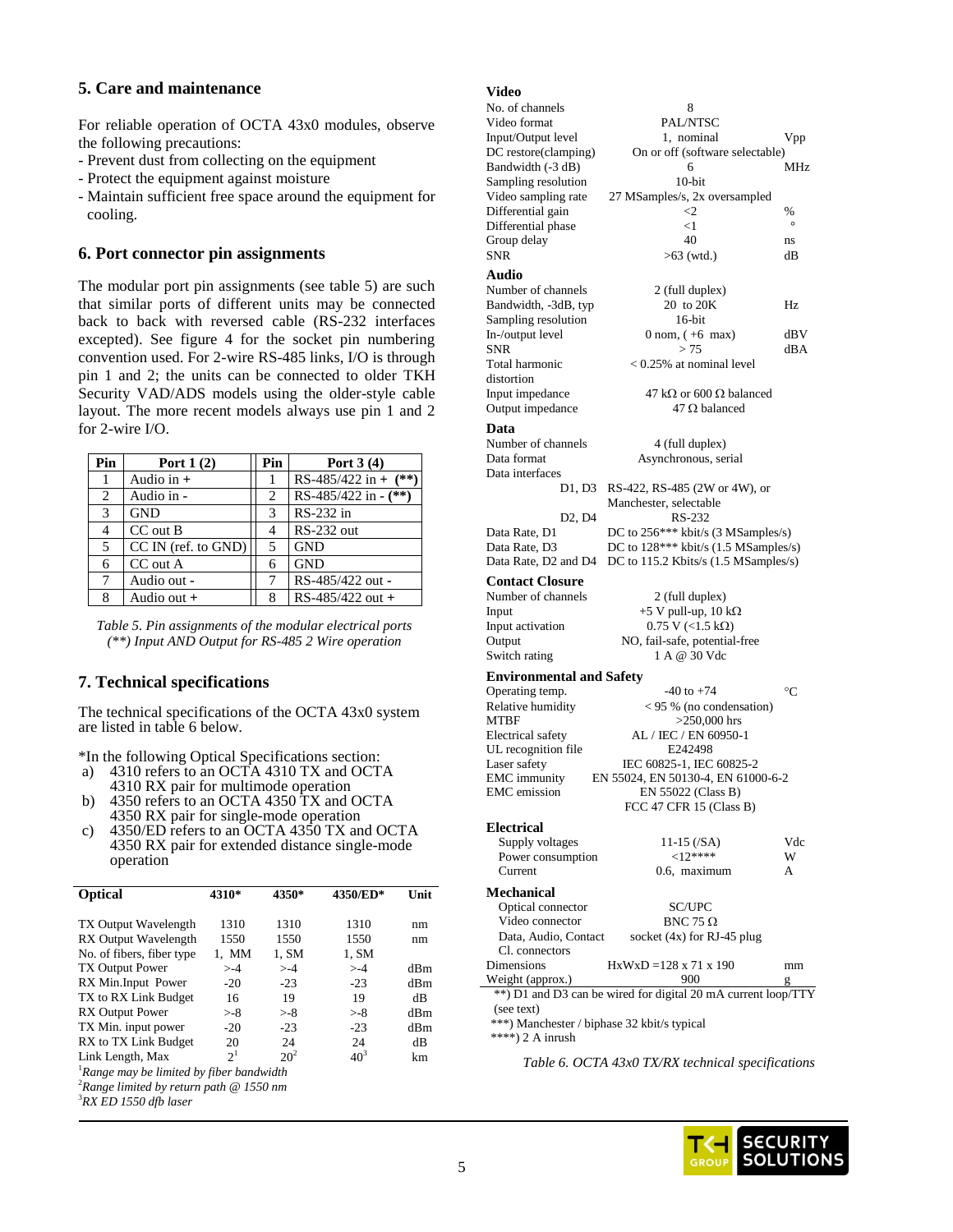# **8. Safety, EMC, ESD**

#### **General**

The safety information contained in this section, and on other pages of this manual, must be observed whenever this unit is operated, serviced, or repaired. Failure to comply with any precaution, warning, or instruction noted in the manual is in violation of the standards of design, manufacture, and intended use of the unit.

Installation, adjustment, maintenance and repair of this equipment are to be performed by trained personnel aware of the hazards involved. For correct and safe use of the equipment and in order to keep the equipment in a safe condition, it is essential that both operating and servicing personnel follow standard safety procedures in addition to the safety precautions and warnings specified in this manual, and that this unit be installed in locations accessible to trained service personnel only.

Siqura assumes no liability for the customer's failure to comply with any of these safety requirements.

#### **UL/IEC/EN 60950-1: General safety requirements**

#### **The equipment described in this manual has been designed and tested according to the UL/IEC/EN 60950-1 safety requirements.**

*If there is any doubt regarding the safety of the equipment, do not put it into operation.* This might be the case when the equipment shows physical damage or is stressed beyond tolerable limits (e.g. during storage and transportation).

*Before opening the equipment, disconnect it from all power sources.* The equipment must be powered by a  $SELV^*$  power supply.

When this unit is operated in extremely elevated temperature

conditions, it is possible for internal and external metal surfaces to become extremely hot.

 $*$ ) SELV: conforming to IEC 60950-1, <60 Vdc output, output voltage galvanically isolated from mains. All power supplies or power supply cabinets available from Siqura comply with these SELV requirements.

**Optical safety**

**This optical equipment contains Class 1M lasers or LEDs and has been designed and tested to meet IEC 60825-1:1993+A1+A2 and IEC 60825-2:2004 safety class 1M requirements.**

*Optical equipment presents potential hazards to testing and servicing personnel owing to high levels of optical radiation.* When using magnifying optical instruments, avoid looking directly into the output of an operating transmitter or into the end of a fiber connected to an operating transmitter, or there will be a risk of permanent eye damage**.** Precautions should be taken to prevent exposure to optical radiation when the unit is removed from its enclosure or when the fiber is disconnected from the unit. The optical radiation is invisible to the eye.

*Use of controls or adjustments or procedures other than those specified herein may result in hazardous radiation exposure.* 

The installer is responsible for ensuring that the label depicted below (background: yellow; border and text: black) is present in the restricted locations where this equipment is installed.

The locations of all optical connections are listed in the Indications and Connectors section of this manual.

Optical outputs and wavelengths are listed in the Technical Specifications section of this manual.





**LASER RADIATION** DO NOT VIEW DIRECTLY WITH OPTICAL INSTRUMENTS (MAGNIFIERS). **CLASS 1M LASER PRODUCT** 

#### **CAUTION:** DISCONNECTED OPTICAL CONNECTORS MAY EMIT OPTICAL ENERGY. DO NOT VIEW BEAM WITH OPTICAL INSTRUMENTS (MAGNIFIERS).

This product contains Class 1M lasers or LEDs.

- Class 1M laser product according to IEC60825-1:1993+A1+A2
- CAUTION: Use of controls or adjustments or procedures other than those specified herein may result in hazardous radiation exposure.
- Precautions should be taken to prevent exposure to optical radiation when the unit is removed from its enclosure or when the fiber is disconnected from the unit.
- Laser radiation may be present on a fiber connection to this unit even when the power has been removed from the unit.
- . This unit is intended for installation in locations where only trained service personnel have access to the fiber connections.
- The locations of all optical connections are listed in the Connection Locations and Function section of this manual.
- Optical outputs and wavelengths are listed in the Specifications section of this manual.